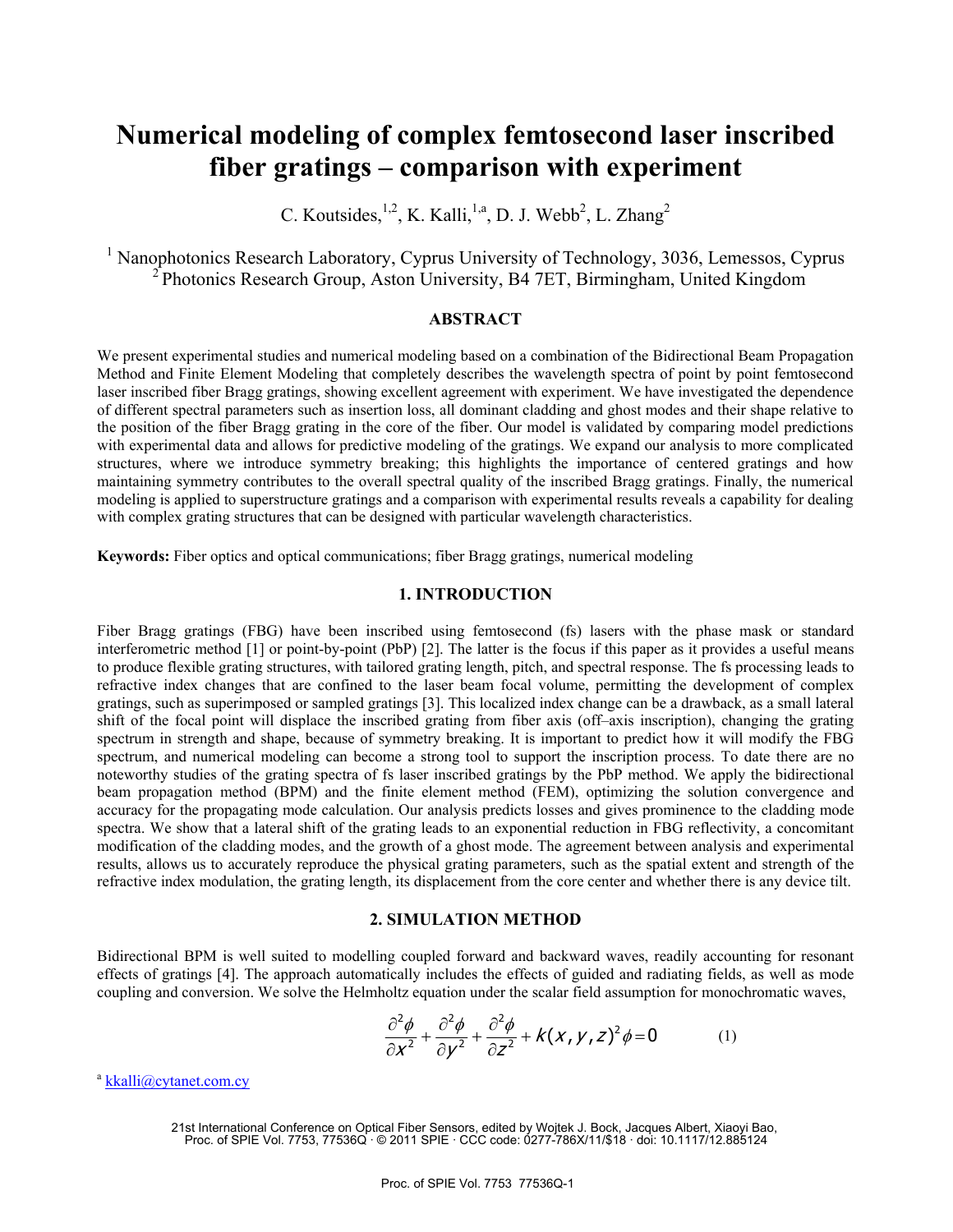where  $k(x,y,z) = k_0 n(x,y,z)$  is the spatially dependent wavenumber, and the refractive index distribution is  $n(x,y,z)$ . To determine the launch field we use the slowly varying envelope approximation (u is a slowly varying field proportional to the phase variation of  $\Phi$ ) and the scalar field  $\Phi(x,y,z)$  can be calculated along the propagation direction,

$$
\phi(X, Y, Z) = U(X, Y, Z) e^{ikz} \tag{2}
$$

To reduce the computation time and improve accuracy, we pre–calculate the supported mode using FEM, and the solution converges faster as the launch field is closer to the propagation mode. We note that FEM gives highly accurate solutions for the supported modes and the effective refractive index at each wavelength [5]. The guided wave propagation problem is divided into regions that are uniform along the propagation axis z, and the interfaces between these regions. At any point along the structure it is assumed that both forward and backward waves can exist, denoted by

*u*+ (*x*, *y*, *z*) and *u*− (*x*, *y*, *z*), respectively. In the uniform regions the forward and backward waves are decoupled, whilst the interfaces between these regions couple the forward and backward waves due to reflection. A transfer matrix approach is employed in which the individual matrices are differential operators, and we assume that both the forward and backward fields are known at the input; an overall transfer matrix, M, describes the system,

$$
\begin{pmatrix} u^+_{out} \\ u^-_{out} \end{pmatrix} = M \begin{pmatrix} u^+_{in} \\ u^-_{in} \end{pmatrix}
$$
 (3)

The physical propagation problem requires two key pieces of information, the refractive index distribution,  $n(x,y,z)$ , and the input wave field,  $u(x,y,z=0)$ . Thereafter, the system dictates the wave field throughout the rest of the domain,  $u(x,y,z>0)$ . Additional input is required in the form of numerical simulation parameters such as the finite computational domain,  $\{x \in (\text{xmin}, \text{xmax})\}\$ ,  $\{y \in (\text{ymin}, \text{ymax})\}$ , and  $\{z \in (\text{zmin}, \text{zmax})\}\$ , the transverse grid sizes,  $\Delta x$ ; and  $\Delta y$ , the longitudinal step size,  $\Delta z$ . Clearly the calculation accuracy is determined by the computational spatial resolution, the error in the effective refractive index of the supported mode and the step in the wavelength domain.

## **3. SIMULATION AND EXPERIMENTAL RESULTS – A COMPARISON**

For our experimental and computational analyses we focus on standard SMF–28. Fig. 1(a) shows the calculated dominant mode and its effective refractive index. This mode defines the launch field at the entrance to the fiber  $(u+_{in})$  in the matrix problem (Eqn. 3). Fig. 1(b) shows a typical comparison between calculated and measured spectra in a fiber containing a Bragg grating. A first order grating was inscribed in the center of the core of a standard SMF-28 fiber, using a femtosecond laser system (HighQ Laser Femtoregen IC335) emitting 300 fs pulses at 1035 nm and operating at a repetition rate of 1 kHz. The light was focused with a Mitutoyo microscope objective (x50, NA 0.42). Key parameters of the grating such as the period and the size of the spots were measured using an optical microscope. The size of the core was set to be 8.3 μm and the grating period was 536 nm, whereas the spot width was 2 μm and the grating length 2 cm. As we can see from Fig. 1(b) the analysis predicts the exact number of the cladding modes with an average wavelength determination error of 0.05 nm, or 0.005 %. Furthermore, the small average deviation between calculated and measured insertion loss  $(4.6x10^{-3}dB)$  increases the reliability of the predictions. Small deviations of the analysis compared with the experiment relate to the differences of the spot shape associated with the index change. We assumed homogenous spots whereas the refractive index change has an inhomogeneous distribution, because of the nonlinear laser pulse-material interaction. For further investigation of the power of the analysis we have inscribed gratings with different characteristics, such as longer, non-centered gratings with different spot size. We observe in Fig. 2 that the main features of the transmission spectrum can be modeled even for non symmetric structures; of course there is a trade off between the complexity of the structure and the computation time.

Modeling structures with a low degree of symmetry is challenging and one may anticipate simulation results diverge from experimental data. We have simulated superimposed gratings in SMF-28, comparing them with experimental results. Fig. 3 (a) shows the analysis predicts 12 cladding modes between the gratings peaks, in good agreement with the experiment. The relative strength of the peaks, resonance wavelengths and spectral shape are in good agreement. The inset in Fig. 3 (a) shows an index profile of the superimposed gratings, with one located on the fiber's axis whereas there is a lateral shift of 3μm for the second. The grating periods are 0.532 μm and the spot size is 1 μm.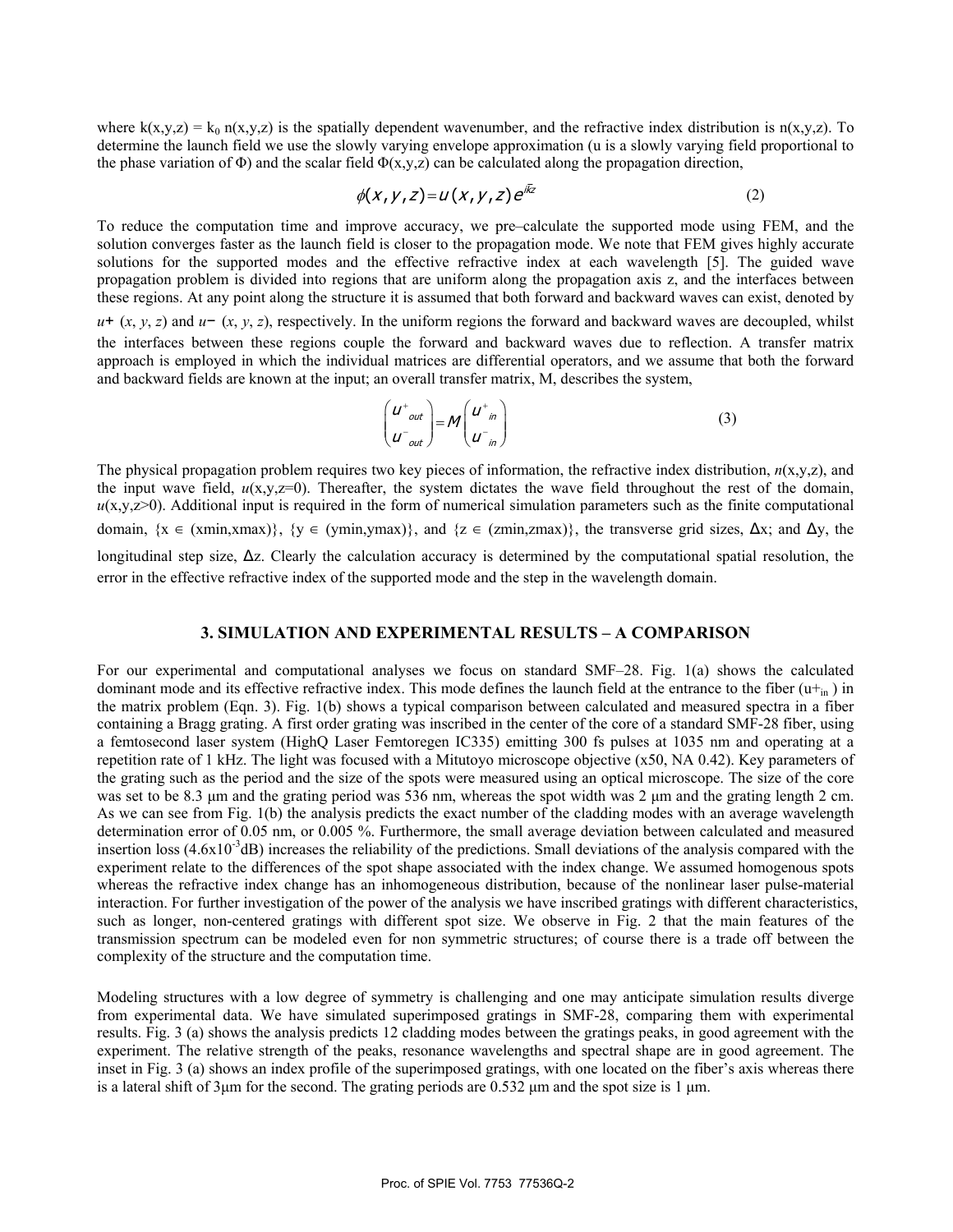

Fig 1. (a) Mode profile and fiber core refractive index







For Fig. 3, the FEM mesh is denser in order to extract sufficiently accurate solutions, and non–uniform meshing close to areas with small index contrast improves the solution accuracy. The accuracy algorithms heavily depend on the correct modeling of field variations that can be more pronounced near interfaces than in bulk regions. For complicated structures, computation cells on index interfaces were set to be five times smaller than for bulk regions. Finally, grid cells were set to be aligned in a symmetric way with respect to the interfaces between material regions.

Lateral shifts in the grating position break the structural symmetry and a strong "ghost mode" appears close to the grating wavelength, a spatial mode supported by the new geometry (Fig. 4). The reflectivity of the grating drops whilst the ghost mode increases proportionally and the asymmetry perturbs the lower order modes that are closer to the core. We also note that gratings inscribed at the core–cladding interface (boundary) display a stronger ghost mode with a simultaneous decay in Bragg reflectivity. Expanding our analysis we calculate the grating reflectivity according to the lateral shift from the center of the core, and observe for displacements greater than 1μm, the gradient of the slope increases rapidly leading to lower reflectivity even for small displacements; in agreement with experimental observations (Fig. 5). All previous analyses are based on the assumption that the grating is parallel to the fiber axis; in practice there is always some degree of grating tilt. As the angle increases the grating strength drops, ghost modes arise, and for small angles there is no spectral wavelength shift, Fig. 6. This symmetry distortion is less than when the entire grating was displaced. A very important observation is that there is an arbitrary change in cladding mode strength. At point A, cladding modes from less axially tilted gratings are stronger than those from parallel gratings, whereas at point B the opposite is true. This provides useful information on the grating position. Furthermore, phase mismatching appears even for very small rotations and that is translated to a drop in grating reflectivity. This fact reveals the importance of symmetry to the quality of the spectrum. Fig. 7 compares experimental measurements and modeling for a superstructure grating showing excellent agreement over the wavelength range; indicating that we have inscribed the superstructure very close to fiber's axis.